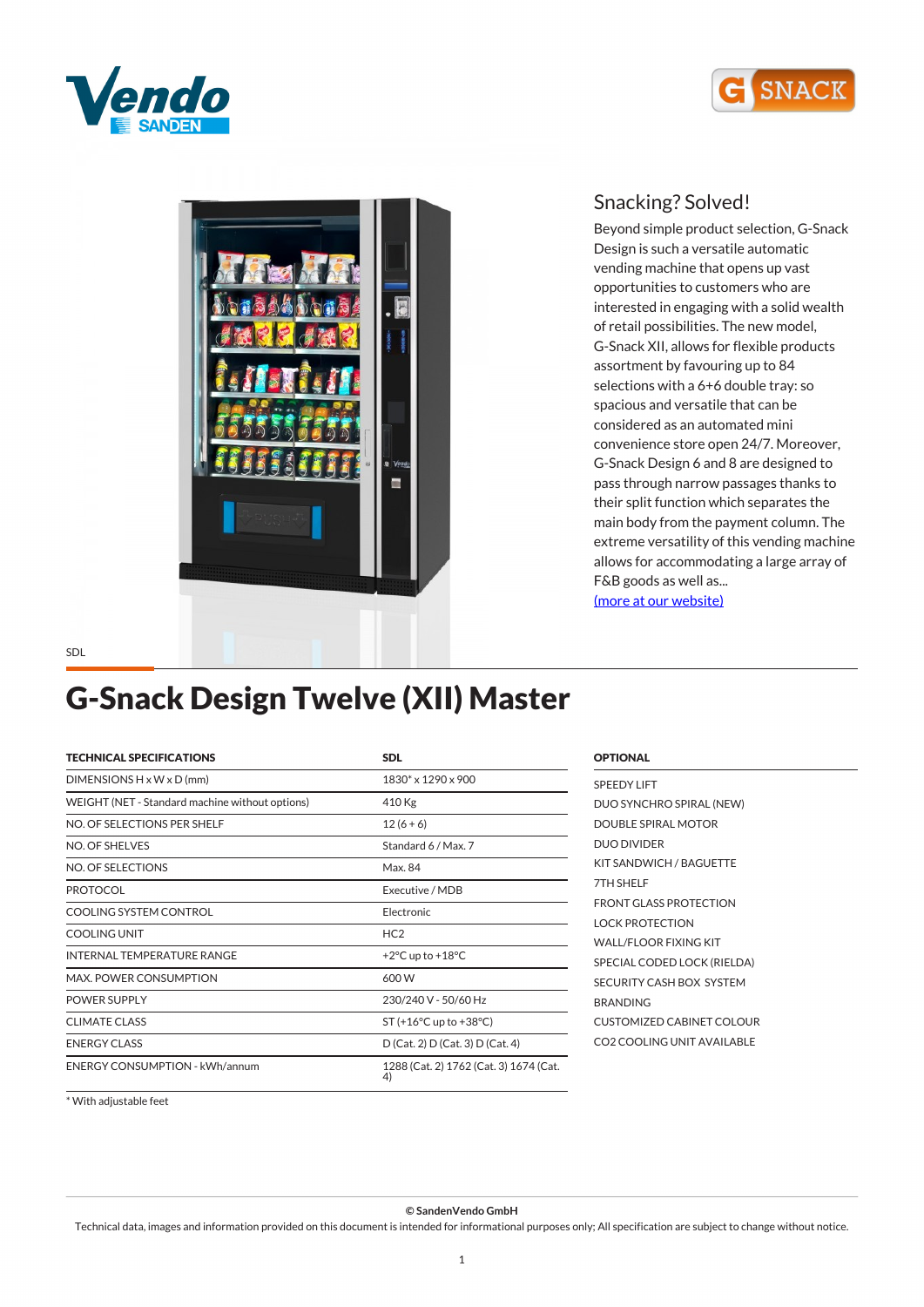





*Beyond simple product selection, G-Snack Design is such a versatile automatic vending machine that opens up vast opportunities to customers who are interested in engaging with a solid wealth of retail possibilities. The new model, G-Snack XII, allows for flexible products assortment by favouring up to 84 selections with a 6+6 double tray: so spacious and versatile that can be considered as an automated mini convenience store open 24/7. Moreover, G-Snack Design 6 and 8 are designed to pass through narrow passages thanks to their split function which separates the main body from the payment column. The extreme versatility of this vending machine allows for accommodating a large array of F&B goods as well as... [\(more at our website\)](https://www.sandenvendo.it/en/g-snack/g-snack-design-1014.html)*

*SDX*

# *G-Snack Design Ten (X) Master*

| <b>TECHNICAL SPECIFICATIONS</b>                 | <b>SDX</b>                                   |
|-------------------------------------------------|----------------------------------------------|
| $DIMENTSIONS H \times W \times D$ (mm)          | 1830* x 1125 x 845                           |
| WEIGHT (NET - Standard machine without options) | 340 Kg                                       |
| NO. OF SELECTIONS PER SHELF                     | 10                                           |
| NO. OF SHELVES                                  | Standard 6 / Max. 7                          |
| NO. OF SELECTIONS                               | Max. 70                                      |
| <b>PROTOCOL</b>                                 | Executive / MDB                              |
| COOLING SYSTEM CONTROL                          | Electronic                                   |
| <b>COOLING UNIT</b>                             | HC <sub>2</sub>                              |
| INTERNAL TEMPERATURE RANGE                      | +2 $\degree$ C up to +18 $\degree$ C         |
| MAX. POWER CONSUMPTION                          | 600 W                                        |
| <b>POWER SUPPLY</b>                             | 230/240 V - 50/60 Hz                         |
| <b>CLIMATE CLASS</b>                            | $ST (+16°C$ up to $+38°C$ )                  |
| <b>ENERGY CLASS</b>                             | D (Cat. 2) D (Cat. 3) D (Cat. 4)             |
| <b>ENERGY CONSUMPTION - kWh/annum</b>           | 1087 (Cat. 2) 1666 (Cat. 3) 1607 (Cat.<br>4) |

| <b>OPTIONAL</b>                  |
|----------------------------------|
| <b>SPEEDY LIFT</b>               |
| DUO SYNCHRO SPIRAL (NEW)         |
| <b>DOUBLE SPIRAL MOTOR</b>       |
| <b>DUO DIVIDER</b>               |
| KIT SANDWICH / BAGUETTE          |
| 7TH SHELF                        |
| <b>FRONT GLASS PROTECTION</b>    |
| <b>LOCK PROTECTION</b>           |
| WALL/FLOOR FIXING KIT            |
| SPECIAL CODED LOCK (RIELDA)      |
| SECURITY CASH BOX SYSTEM         |
| <b>BRANDING</b>                  |
| <b>CUSTOMIZED CABINET COLOUR</b> |
| CO2 COOLING UNIT AVAILABLE       |
|                                  |

*\* With adjustable feet*

*© SandenVendo GmbH*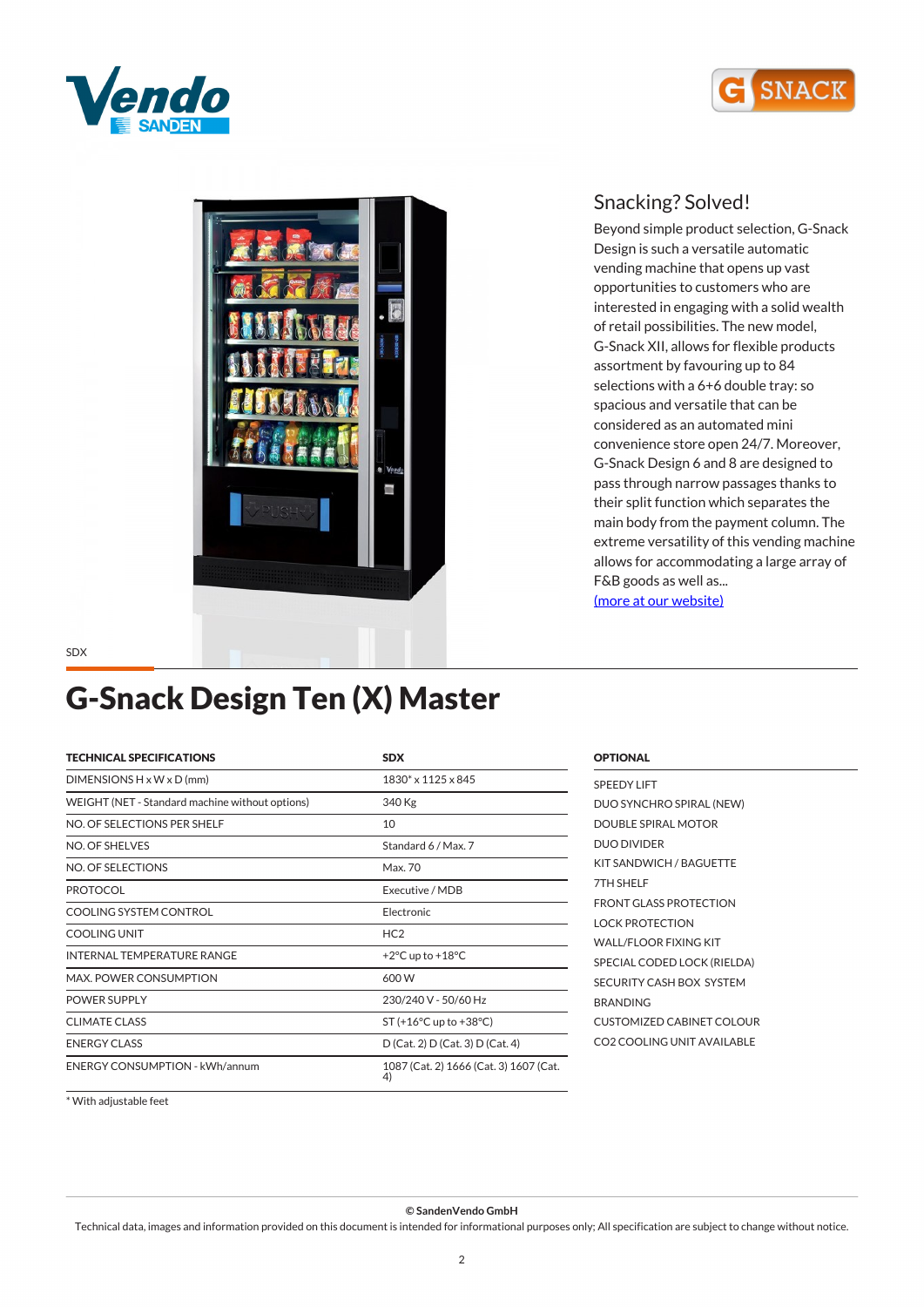





*Beyond simple product selection, G-Snack Design is such a versatile automatic vending machine that opens up vast opportunities to customers who are interested in engaging with a solid wealth of retail possibilities. The new model, G-Snack XII, allows for flexible products assortment by favouring up to 84 selections with a 6+6 double tray: so spacious and versatile that can be considered as an automated mini convenience store open 24/7. Moreover, G-Snack Design 6 and 8 are designed to pass through narrow passages thanks to their split function which separates the main body from the payment column. The extreme versatility of this vending machine allows for accommodating a large array of F&B goods as well as... [\(more at our website\)](https://www.sandenvendo.it/en/g-snack/g-snack-design-1014.html)*

*SC8*

# *G-Snack Design Eight (VIII) Master*

| <b>TECHNICAL SPECIFICATIONS</b>                 | SC <sub>8</sub>                            |
|-------------------------------------------------|--------------------------------------------|
| $DIMENSIONS H \times W \times D$ (mm)           | 1830* x 980 x 845                          |
| WEIGHT (NET - Standard machine without options) | 310 Kg                                     |
| NO. OF SELECTIONS PER SHELF                     | 8                                          |
| NO. OF SHELVES                                  | Standard 6 / Max. 7                        |
| NO. OF SELECTIONS                               | Max. 56                                    |
| <b>PROTOCOL</b>                                 | Executive / MDB                            |
| COOLING SYSTEM CONTROL                          | Electronic                                 |
| <b>COOLING UNIT</b>                             | HC <sub>2</sub>                            |
| INTERNAL TEMPERATURE RANGE                      | +2 $\degree$ C up to +18 $\degree$ C       |
| <b>MAX. POWER CONSUMPTION</b>                   | 600 W                                      |
| POWER SUPPLY                                    | 230/240 V - 50/60 Hz                       |
| <b>CLIMATE CLASS</b>                            | ST $(+16^{\circ}$ C up to $+38^{\circ}$ C) |
| <b>ENFRGY CLASS</b>                             | D (Cat. 2) D (Cat. 3) D (Cat. 4)           |
| <b>ENERGY CONSUMPTION - kWh/annum</b>           | 975 (Cat. 2) 1569 (Cat. 3) 1521 (Cat. 4)   |

#### *SPEEDY LIFT DUO SYNCHRO SPIRAL (NEW) DOUBLE SPIRAL MOTOR DUO DIVIDER KIT SANDWICH / BAGUETTE 7TH SHELF FRONT GLASS PROTECTION LOCK PROTECTION WALL/FLOOR FIXING KIT SPECIAL CODED LOCK (RIELDA) SECURITY CASH BOX SYSTEM BRANDING CUSTOMIZED CABINET COLOUR*

*OPTIONAL*

*\* With adjustable leveling screw*

*© SandenVendo GmbH*